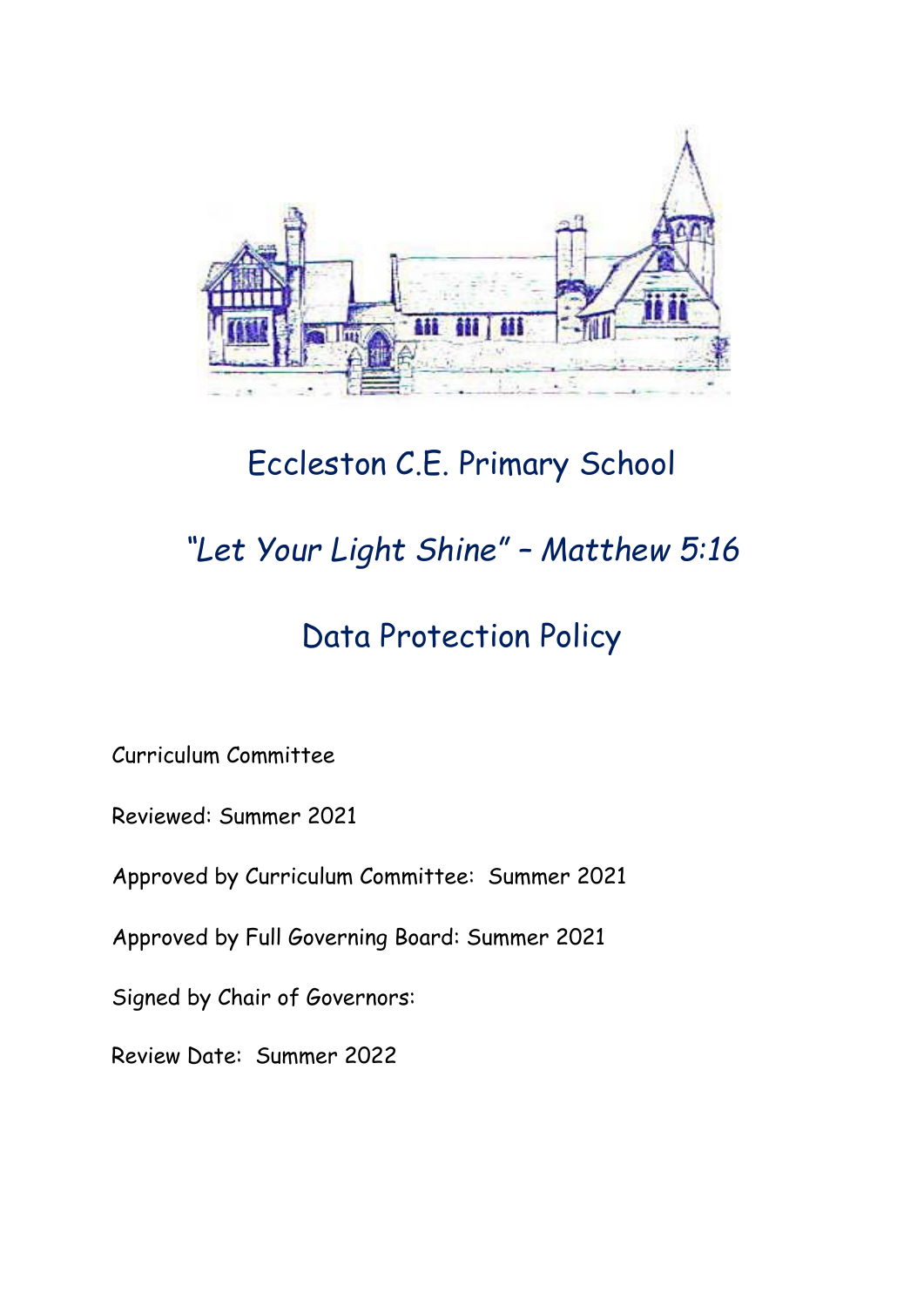## Data Protection Policy

#### **Our Vision Statement**

**At Eccleston C of E Primary School we are united in our vision to prepare our children for life in the modern world.**

**We will do this by instilling a lifelong love of learning and embedding Christian values that reflect the example Jesus has set.**

**We strive for excellence in all we do, enabling all members of our school to flourish.**

#### **1. Legal framework**

1.1. This policy has due regard to legislation, including, but not limited to the following:

- The General Data Protection Regulation (GDPR)
- The Freedom of Information Act 2000
- The Education (Pupil Information) (England) Regulations 2005 (as amended in 2016)
- The Freedom of Information and Data Protection (Appropriate Limit and Fees) Regulations 2004
- The School Standards and Framework Act 1998

## 1.2. This policy will also have regard to the following guidance:

- Information Commissioner's Office (2017) 'Overview of the General Data Protection Regulation (GDPR)'
- Information Commissioner's Office (2017) 'Preparing for the General Data Protection Regulation (GDPR) 12 steps to take now'
- All Article 29 Working Party Guidance on the implementation of GDPR
- Department of Education 'Data Protection: a toolkit for schools'
- IRMS Information Management Toolkit for Schools.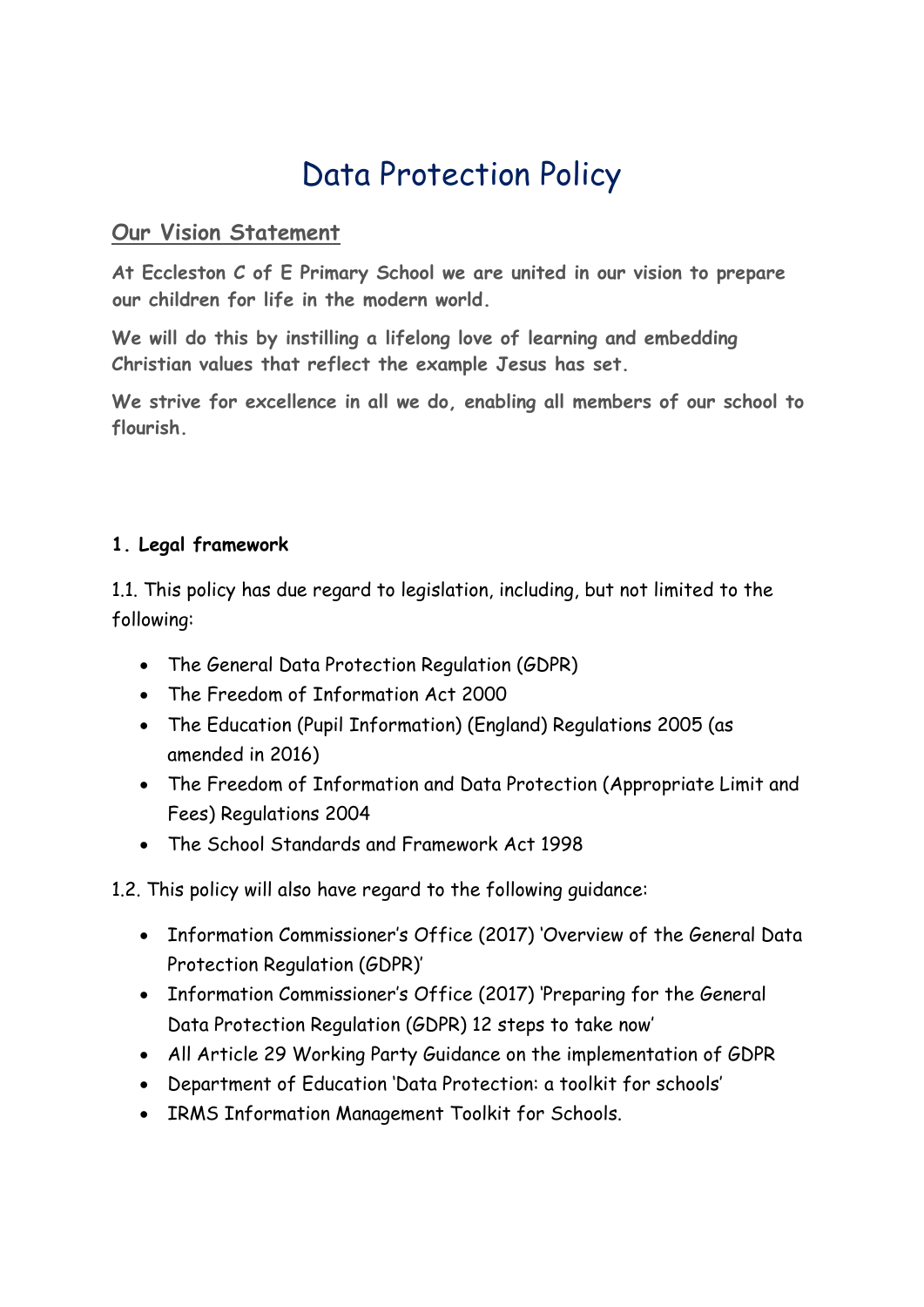1.3. This policy will be implemented in conjunction with the following other school policies:

- IT Acceptable Use Policy
- Freedom of Information Policy

#### **2. Applicable data**

For the purpose of this policy:

2.1. Personal data refers to information that relates to an identified or identifiable, living individual (Data Subject), including an identifier such as a name, an identification number, location data, an online identifier or to one or more factors specific to the physical, physiological, genetic, mental, economic, cultural or social identity of that natural person.

2.2. Sensitive personal data is defined in the GDPR as 'special categories of personal data', which includes the processing of personal data revealing racial or ethnic origin, political opinions, religious or philosophical beliefs, trade union membership, and the processing of genetic data, biometric data for the purpose of uniquely identifying a natural person, data concerning health or data concerning a natural person's sex life or sexual orientation.

2.3 Processing Data is referred to throughout the GDPR and data protection legislation. This means any use of the personal information. This includes collecting, disclosing, destroying, archiving and organising.

2.4 Data Subject is the person who the personal data is about. For example, the children named on a class register at a school are all data subjects of that register.

2.5 Data Controller is usually an organisation who dictates the reason and purpose for how data is processed. The Council itself is a Data Controller as it chooses how it collects, uses and shares its own data.

2.6 The Information Commissioner's Office (ICO) is the regulator for Data Protection and Privacy law in the UK. They have the power to enforce on organisations for breaches of the Data Protection Act or the GDPR. This means they can issue: -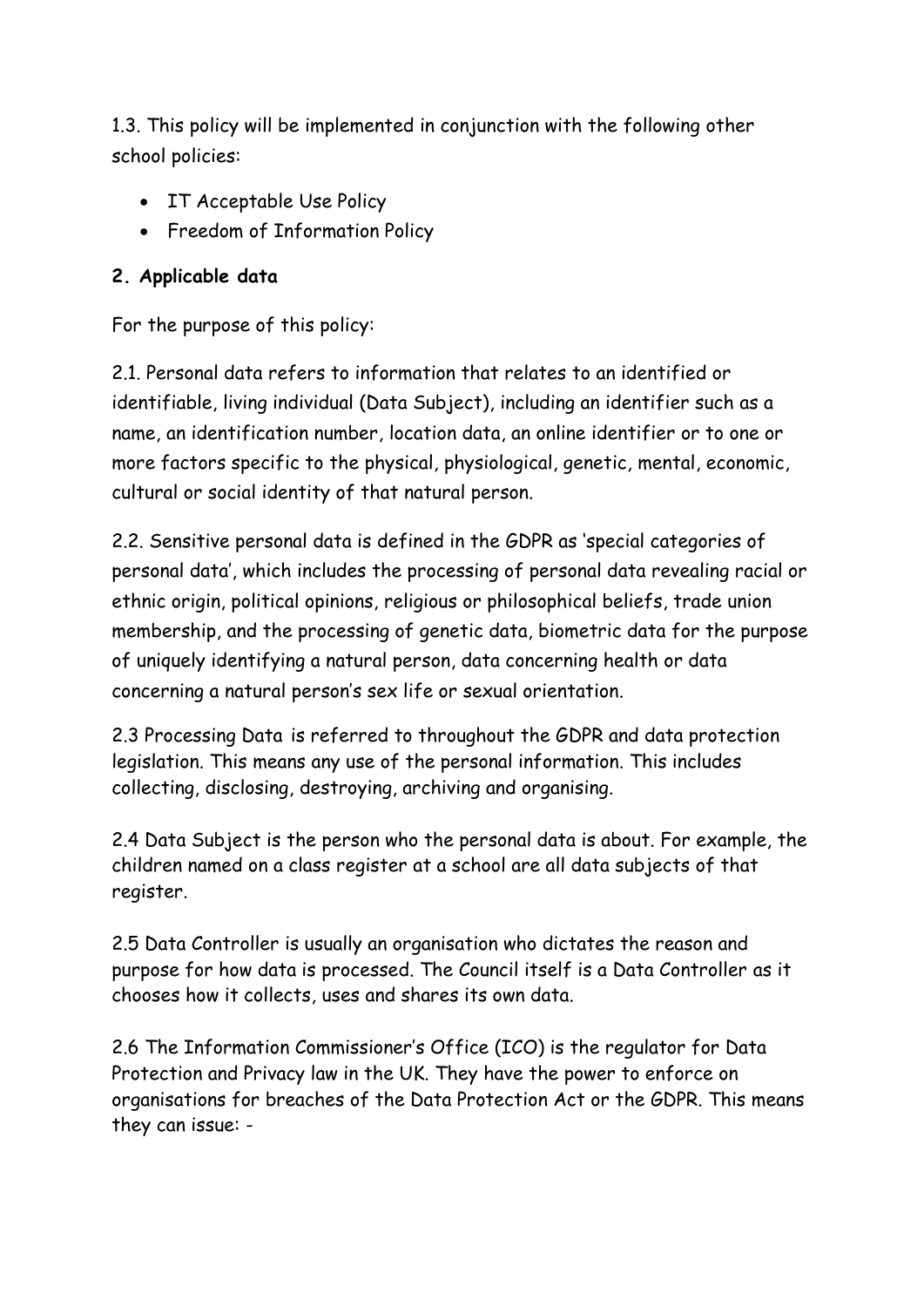- An Undertaking which commits an organisation to improving their Data Protection practices.
- An Enforcement Notice ordering that an organisation does something specific e.g. train all staff to a high standard.
- A Monetary Penalty for serious and significant breaches. Under the Data Protection Act, this can be anything up to £500,000. Under the General Data Protection Regulation this can be up to €20 Million or 4% of a company's global turnover.

2.3 This policy applies to both automated personal data and to manual filing systems.

## **3. Principles**

3.1. In accordance with the requirements outlined in the GDPR, personal data will be:

- 1. Processed Fairly, Lawfully and Transparently
- 2. Processed for a Specified and Legitimate Purpose
- 3. Adequate, Relevant and limited to what is relevant
- 4. Accurate and up to date
- 5. Kept no longer than necessary
- 6. Stored securely using technical and organisational measures

3.2. The GDPR also requires that "the controller (the school) shall be responsible for, and able to demonstrate, compliance with the principles".

## **4. Accountability**

4.1. Eccleston CE Primary School will implement appropriate technical and organisational measures to demonstrate that data is processed in line with the principles set out in the GDPR. This can take a variety of forms. Examples of technical and organisational measures can be found below.

## **Technical Measures**

- Firewalls
- Anti-virus software
- Encryption
- Secure emails
- VPNs (Virtual Private Networks)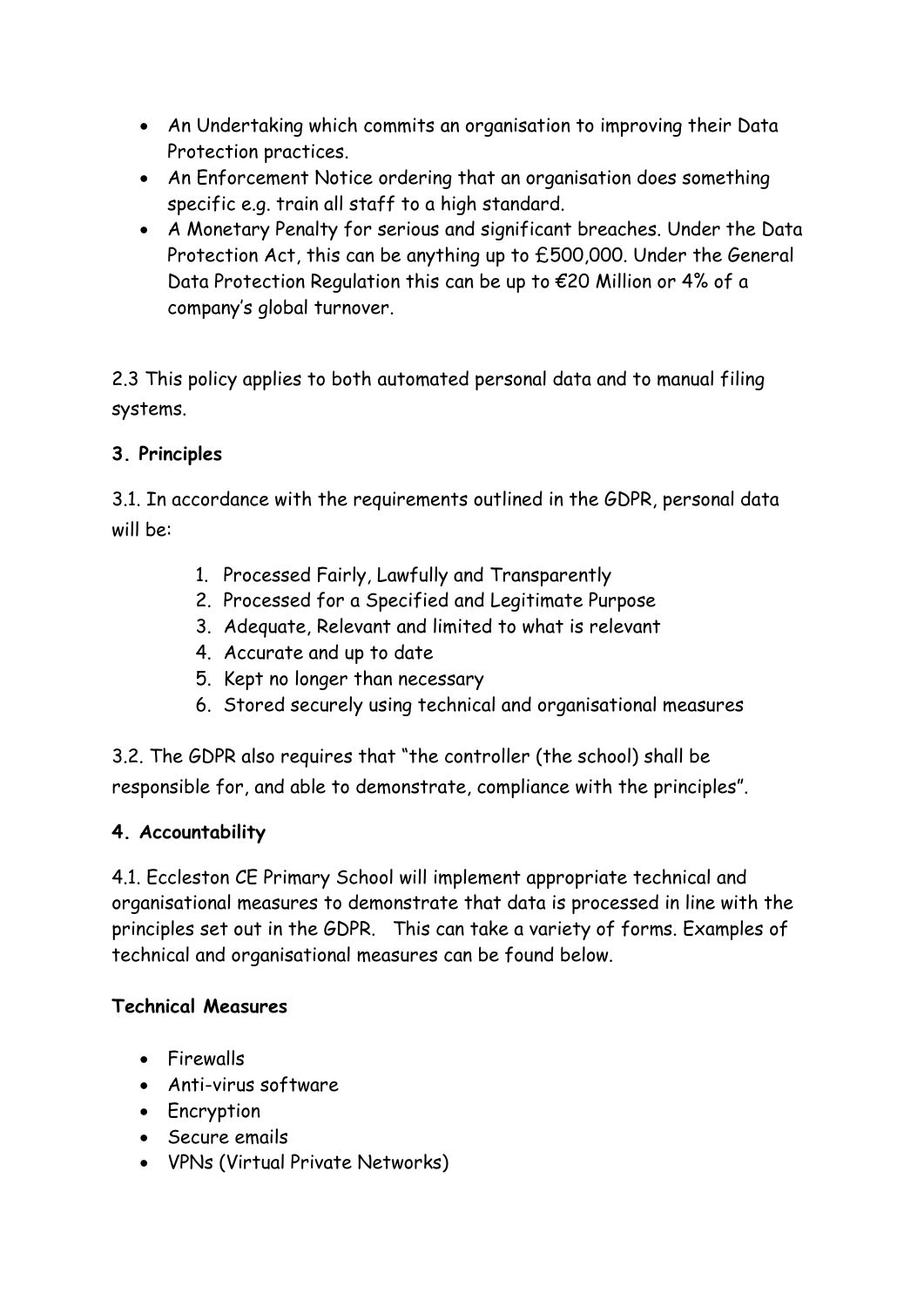#### **Organisational Measures**

- Policies and Procedures in place to help staff understand their duties under data protection
- Training
- User guides on Bertha
- A more knowledgeable and open culture towards Data Protection

4.2. Eccleston CE Primary will provide comprehensive, clear and transparent privacy notices.

4.3. Records of activities relating to higher risk processing will be maintained, such as the processing of special categories data.

4.4. In line with best practice, we shall maintain a record of processing activities will include as a minimum the following:

- Name and details of the organisation
- Purpose $(s)$  of the processing
- Description of the categories of individuals and personal data
- Retention schedules
- Categories of recipients of personal data
- Description of technical and organisational security measures

4.5. Eccleston CE Primary School will implement measures that meet the principles of data protection, continuously creating and improving security features.

4.6. Eccleston CE Primary School will produce Data protection Impact Assessments where the processing of personal data is likely to result in a high risk to the rights of the individual, where a major project requires the processing of personal data or before the introduction of new technology or a significant change to the way processing is performed.

## **5. Data protection officer (DPO)**

5.1. Eccleston CE Primary School has appointed a DPO in order to: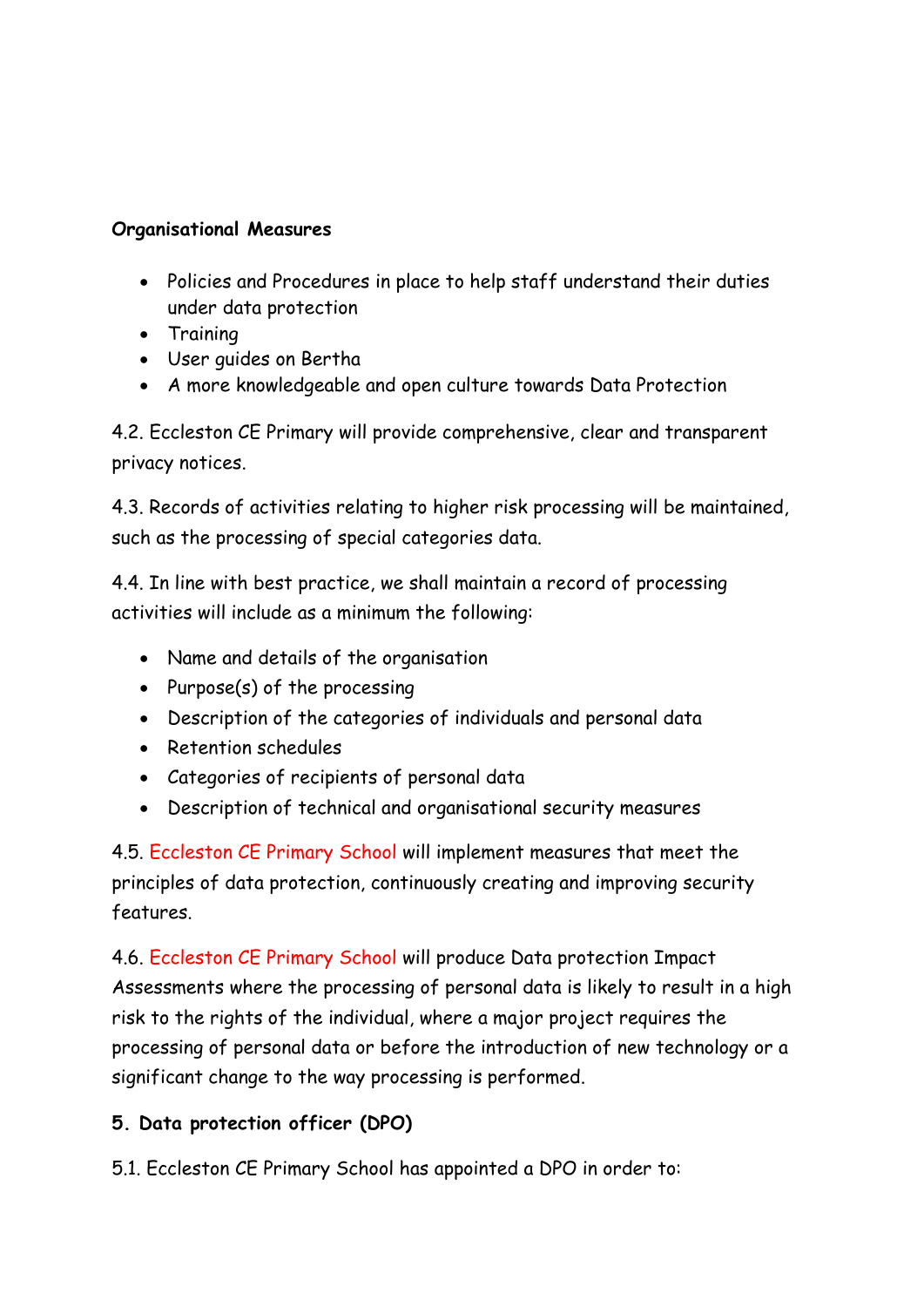- Inform and advise the school and its employees about their obligations to comply with the GDPR and other data protection laws.
- Monitor Eccleston CE Primary School's compliance with the GDPR and other laws, including managing internal data protection activities, advising on data protection impact assessments, conducting internal audits, and providing the required training to staff members.

5.2. The role of DPO will be carried out by an experienced and qualified member of staff as designated by Cheshire West and Chester Council.

5.3. Eccleston CE Primary School will make freely available the contact details for their appointed DPO:

Schools Data Protection Officer Cheshire West and Chester Council, HQ, 58 Nicholas Street, Chester, CH1 2NP

Email: [schoolDPO@cheshirewestandchester.gov.uk](mailto:schoolDPO@cheshirewestandchester.gov.uk)

5.4. The DPO will operate independently, their role being to:

- advise the school and its employees about the obligations to comply with GDPR and other data protection requirements – this could be to assist in implementing a new CCTV system or to respond to questions or complaints about information rights.
- monitor your school's compliance with GDPR, advising on internal data protection activities such as training for staff, the need for data protection impact assessments and conducting internal audits.
- act as the first point of contact with the Information Commissioner's Office and for individuals whose data you process.

5.5. Where advice and guidance offered by the DPO is rejected by the school, this will be independently recorded.

5.6 Advice offered by the DPO will only be declined at the direction of the Head and/or Governing body and will be provided to the DPO in writing.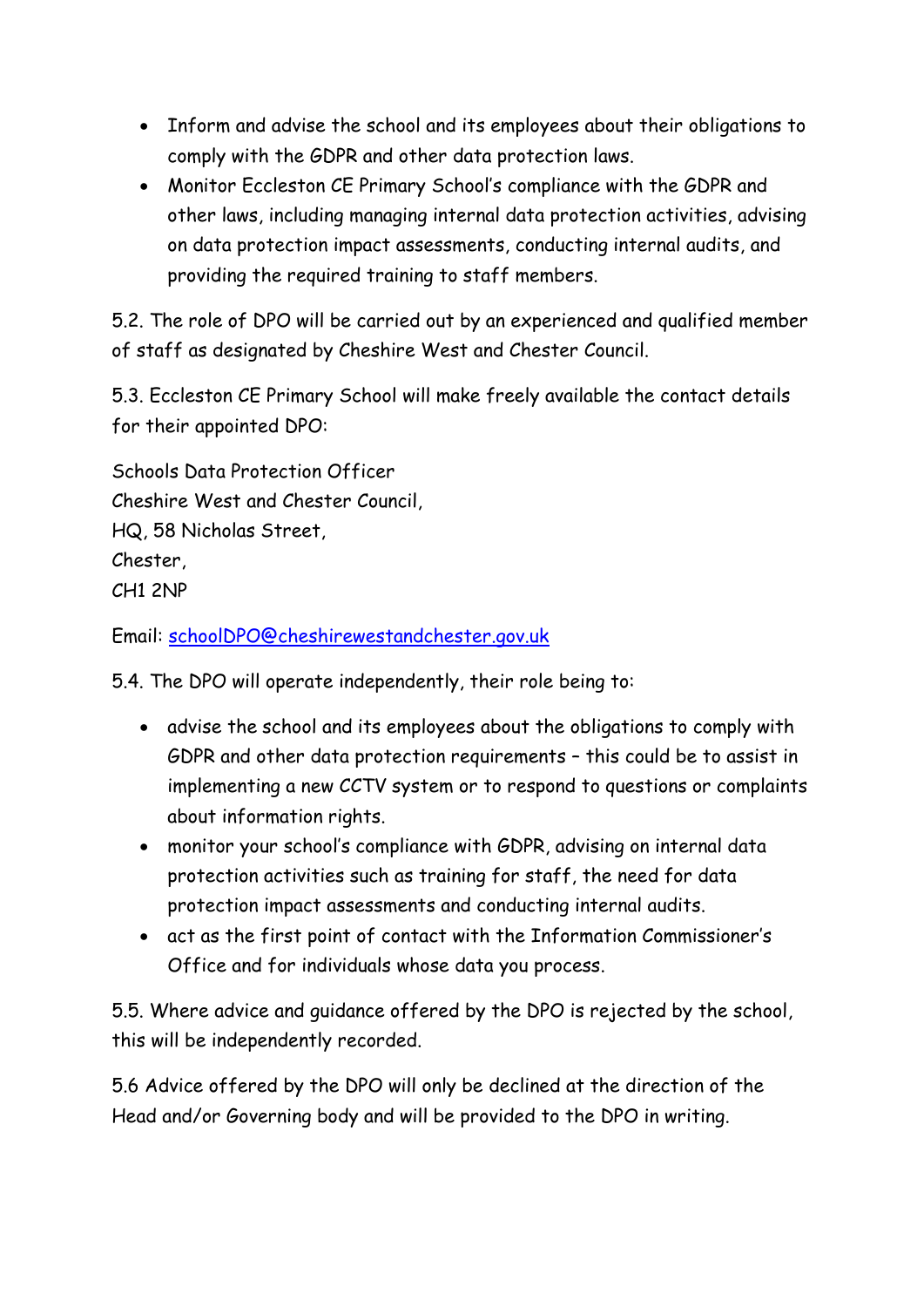## **6. Lawful processing**

6.1. The legal basis for processing data will be identified and documented prior to data being processed. The school will make it clear, at all times, the basis on which personal data is processed.

6.2. Eccleston CE Primary School will ensure that, where it processes personal data it will be lawfully processed under one of the following conditions:

- Compliance with a legal obligation.
- The performance of a task carried out in the public interest or in the exercise of official authority vested in the controller.
- For the performance of a contract with the data subject or to take steps to enter into a contract.
- Protecting the vital interests of a data subject or another person.
- For the purposes of legitimate interests pursued by the controller or a third party, except where such interests are overridden by the interests, rights or freedoms of the data subject.

6.3. In addition, the school will ensure that the processing of sensitive data will only be processed under the following conditions:

- Explicit consent of the data subject, unless reliance on consent is prohibited by EU or Member State law.
- Carrying out obligations under employment, social security or social protection law, or a collective agreement.
- Protecting the vital interests of a data subject or another individual here the data subject is physically or legally incapable of giving consent.
- Processing carried out by a not-for-profit body with a political, philosophical, religious or trade union aim provided the processing relates only to members or former members (or those who have regular contact with it in connection with those purposes) and provided there is no disclosure to a third party without consent.
- Processing relates to personal data manifestly made public by the data subject.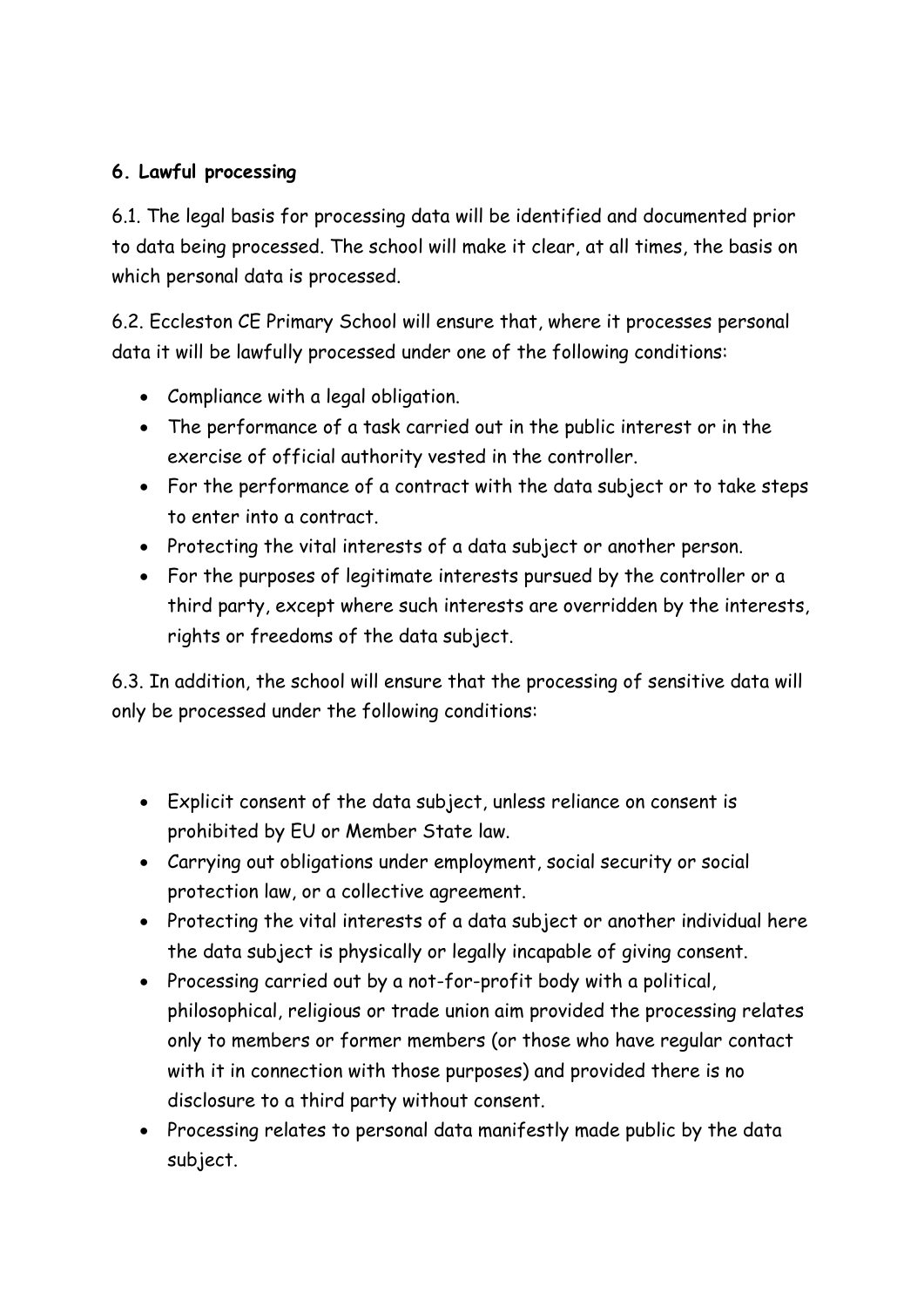- Processing is necessary for the establishment, exercise or defence of legal claims
- Processing is necessary for reasons of substantial public interest, on the basis of Union or Member state law, with full regard for the rights and interests of the data subject.
- Processing is necessary for the purposes of preventive or occupational medicine, for example, t the assessment of the working capacity of the employee
- Processing is necessary for archiving purposes in the public interest, scientific or historical research purposes or statistical purposes

## **7. Consent**

7.1. Where there is no other legal basis for the processing of data, Eccleston CE Primary School may rely on the consent of individuals, both parents and pupils, in seeking consent.

7.1. Where used, consent must be a positive indication. It cannot be inferred from silence, inactivity or pre-ticked boxes.

7.2. Consent will only be accepted where it is freely given, specific, informed and an unambiguous indication of the individual's wishes.

7.3. Where consent is given, a record will be kept documenting how and when consent was given.

7.4. Consent previously accepted under the DPA will be reviewed to ensure it meets the standards of the GDPR; however, acceptable consent obtained under the DPA will not be reobtained.

7.5. Consent can be withdrawn by the individual at any time.

7.6. The consent of parents will be sought prior to the processing of a child's data under the age of 12 except where the processing is related to preventative or counselling services offered directly to a child.

## **8. The right to be informed**

8.1. The privacy notice supplied to individuals in regards to the processing of their personal data will be written in clear, plain language which is concise, transparent, easily accessible and free of charge.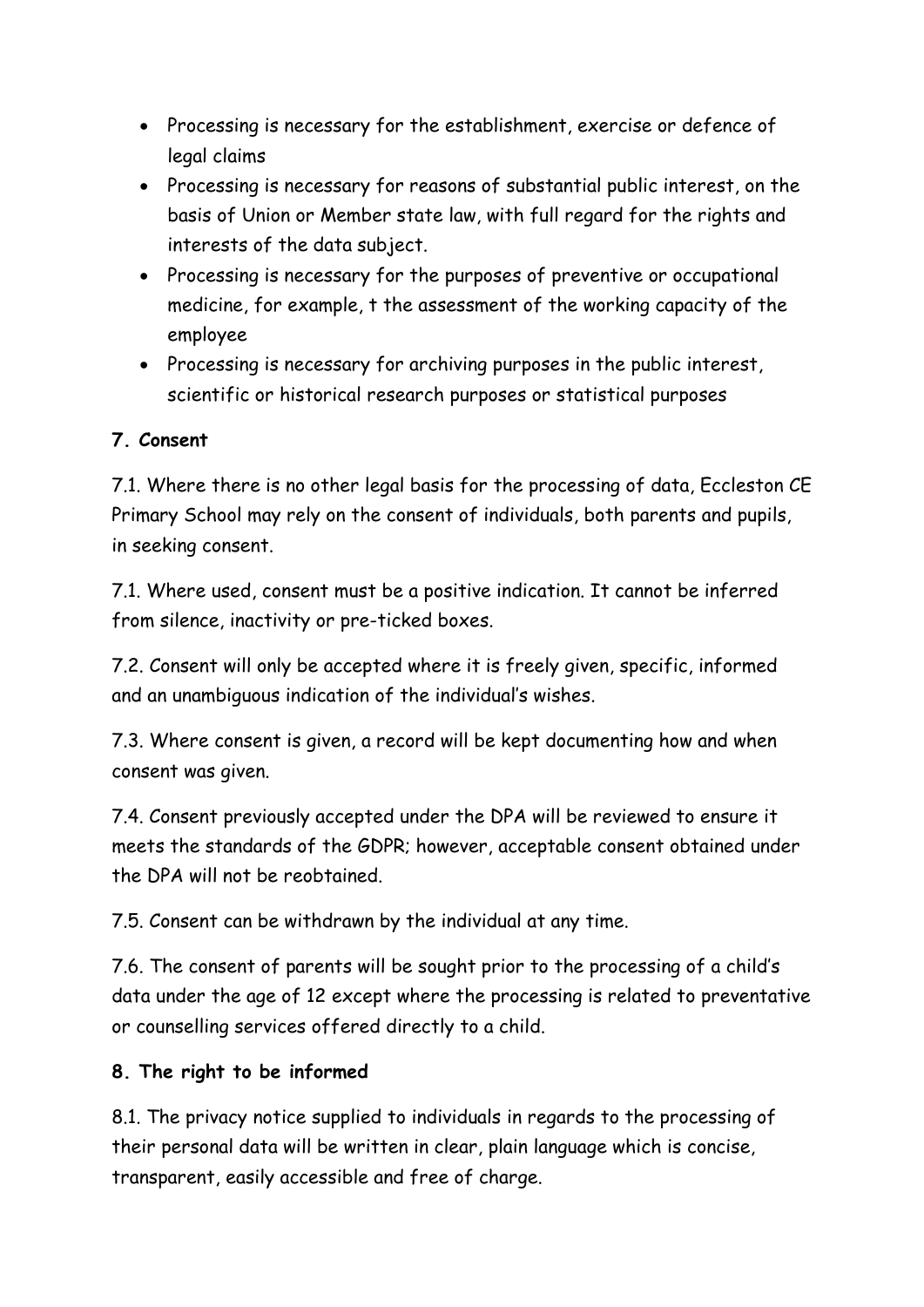8.2. If services are offered directly to a child, the school will ensure that the privacy notice is written in a clear, plain manner that the child will understand.

8.3. In relation to data obtained both directly from the data subject and not obtained directly from the data subject, the following information will be supplied within the privacy notice:

- The identity and contact details of the controller, and where applicable, the controller's representative and the DPO.
- The purpose of, and the legal basis for, processing the data.
- Any legitimate interests of the controller or third party.
- Any recipient or categories of recipients of the personal data.
- Details of transfers to third countries and the safeguards in place.
- The retention period of criteria used to determine the retention period.
- The existence of the data subject's rights, including the right to:
	- o Withdraw consent at any time.
	- $\circ$  Lodge a complaint with a supervisory authority.

8.4. Where data is obtained directly from the data subject, information regarding whether the provision of personal data is part of a statutory or contractual requirement and the details of the categories of personal data, as well as any possible consequences of failing to provide the personal data, will be provided.

## **9. The right of access**

9.1. Individuals have the right to obtain confirmation that their data is being processed.

9.2. Individuals have the right to submit a subject access request (SAR) to gain access to their personal data in order to verify the lawfulness of the processing. A form for requesting information is available from the school office.

9.3. Eccleston CE Primary School will verify the identity of the person making the request before any information is supplied as well as confirming the subject of the request and the right to make such a request (see 9.12. and 9.13)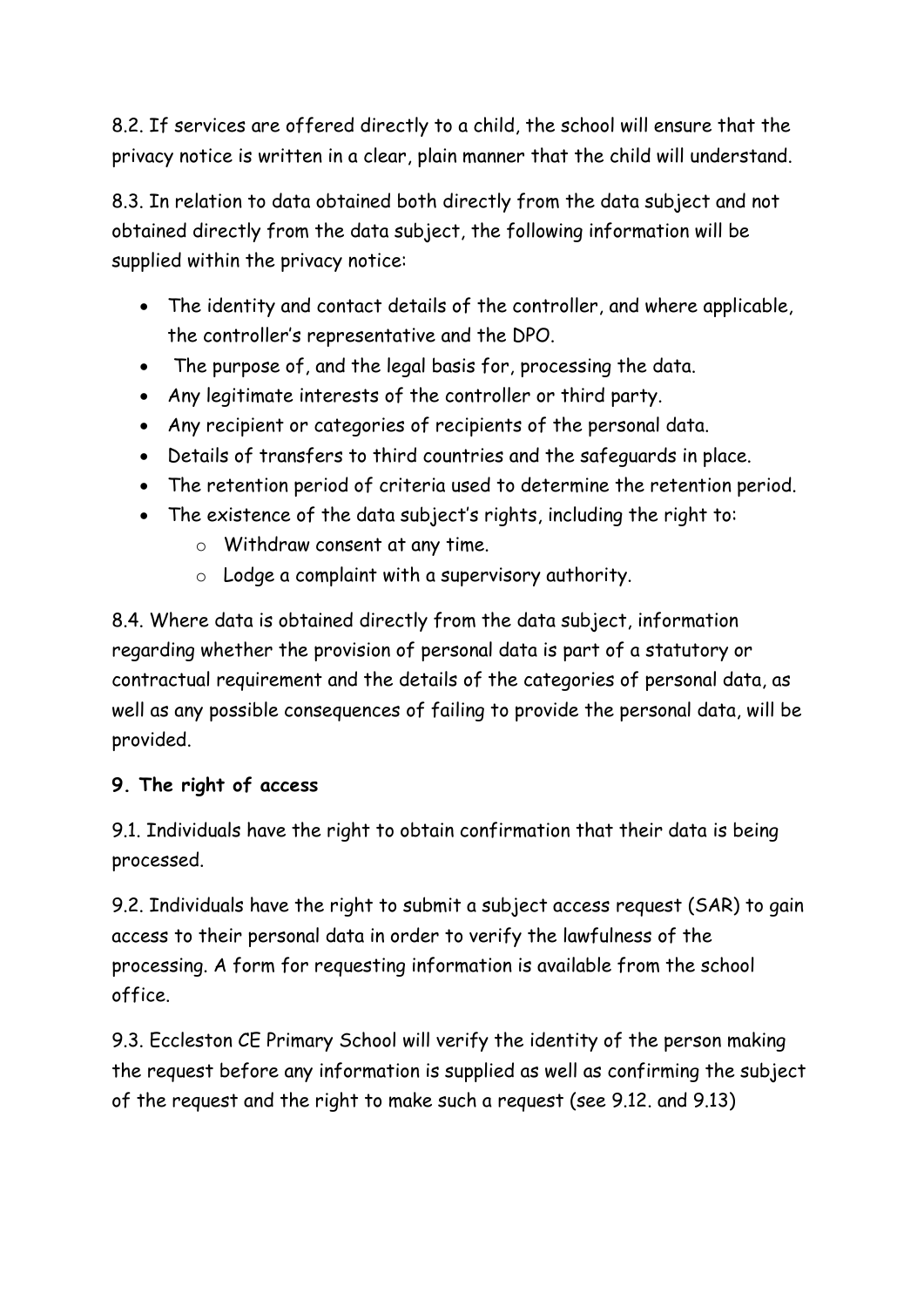9.4. A copy of the information will be supplied to the individual free of charge; however, the school may impose a 'reasonable fee' to comply with requests for further copies of the same information.

9.5. Where a SAR has been made electronically, the information will be provided in a commonly used electronic format.

9.6. Where a request is manifestly unfounded, excessive or repetitive, a reasonable fee may be charged.

9.7. All fees will be based on the administrative cost of providing the information.

9.8. All requests will be responded to without delay and at the latest, within one month of receipt.

9.9. In the event of numerous or complex requests, the period of compliance will be extended by a further two months. The individual will be informed of this extension, and will receive an explanation of why the extension is necessary, within one month of the receipt of the request.

9.10. Where a request is manifestly unfounded or excessive, the school holds the right to refuse to respond to the request. The individual will be informed of this decision and the reasoning behind it, as well as their right to complain to the supervisory authority and to a judicial remedy, within one month of the refusal.

9.11. In the event that a large quantity of information is being processed about an individual, the school may ask the individual to specify the information the request is in relation to.

9.12. A parent or guardian does not have an automatic right to information held about their child. The right belongs to the child and the parent(s) acts on their behalf, where they have parental responsibility for the child. In England the age at which a child reaches sufficient maturity to exercise their own right to access their information is normally 12, but this may vary amongst individuals. Once a child reaches sufficient maturity, the parent may only act with their child's consent.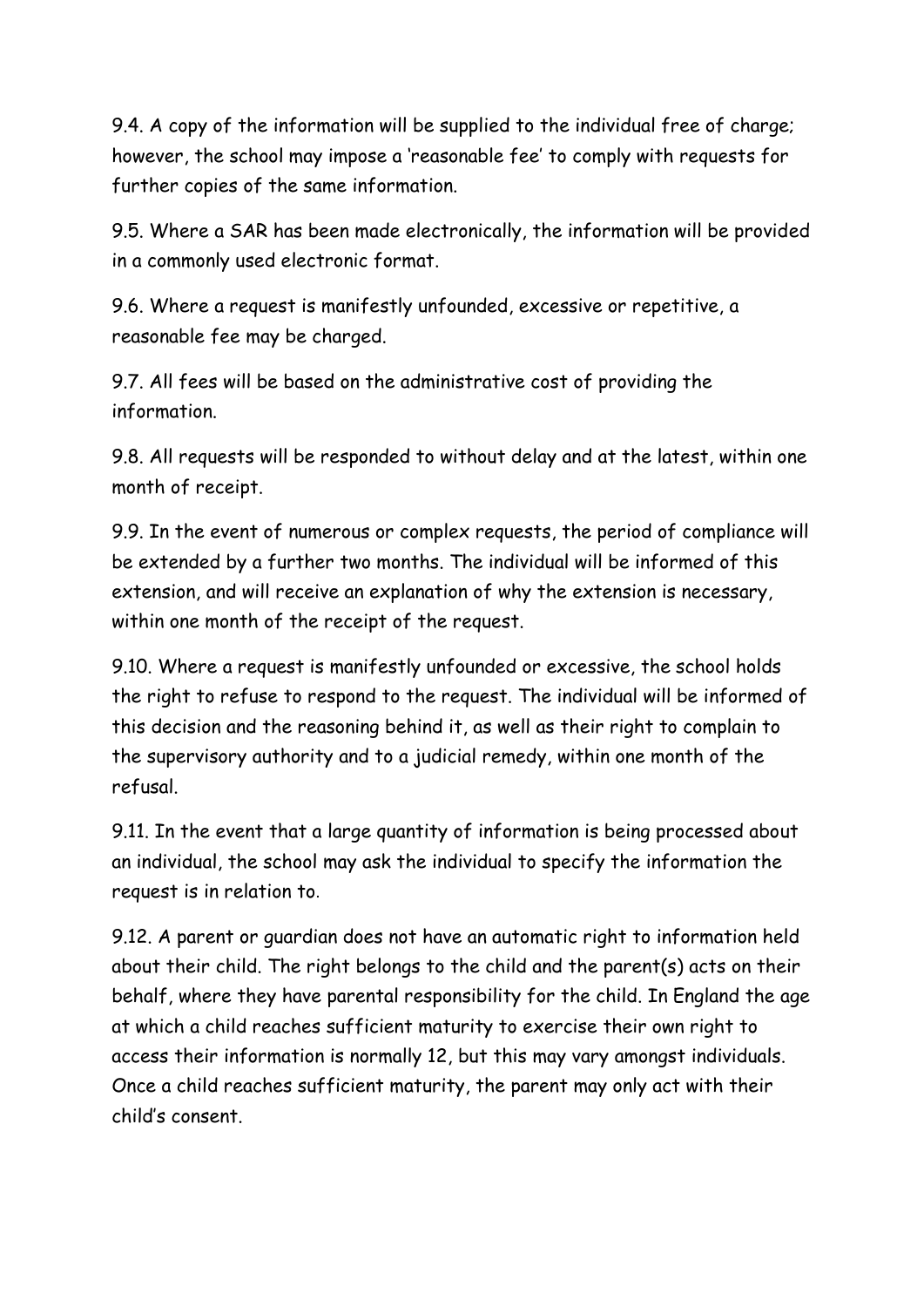9.13. Where a child is over 12 and a request is made on their behalf, the school may contact them separately to seek their signed consent for someone to access their records on their behalf. When deciding whether information about a child can be released, consideration will be given to the best interests of the child.

9.14. The school will clearly communicate and promote the process for the submission of Subject Access Requests and the exercising of other individual rights as defined under the GDPR during holiday periods, stating clearly how the school will handle these requests and how this may impact on any time scales.

## **10. The right to rectification**

10.1. Individuals are entitled to have any inaccurate or incomplete personal data rectified.

10.2. Where appropriate, the school will inform the individual about the third parties that the data has been disclosed to.

10.3. Where the personal data in question has been disclosed to third parties, the school will inform them of the rectification where possible.

10.4. Requests for rectification will be responded to within one month; this will be extended by two months where the request for rectification is complex.

10.5. Where no action is being taken in response to a request for rectification, the school will explain the reason for this to the individual, and will inform them of their right to complain to the supervisory authority and to a judicial remedy.

#### **11. The right to erasure**

11.1. Individuals hold the right to request the deletion or removal of personal data where there is no compelling reason for its continued processing.

11.2. The right to erasure is not absolute. Individuals have the right to erasure in the following circumstances:

- Where the personal data is no longer necessary in relation to the purpose for which it was originally collected/processed
- When the individual withdraws their consent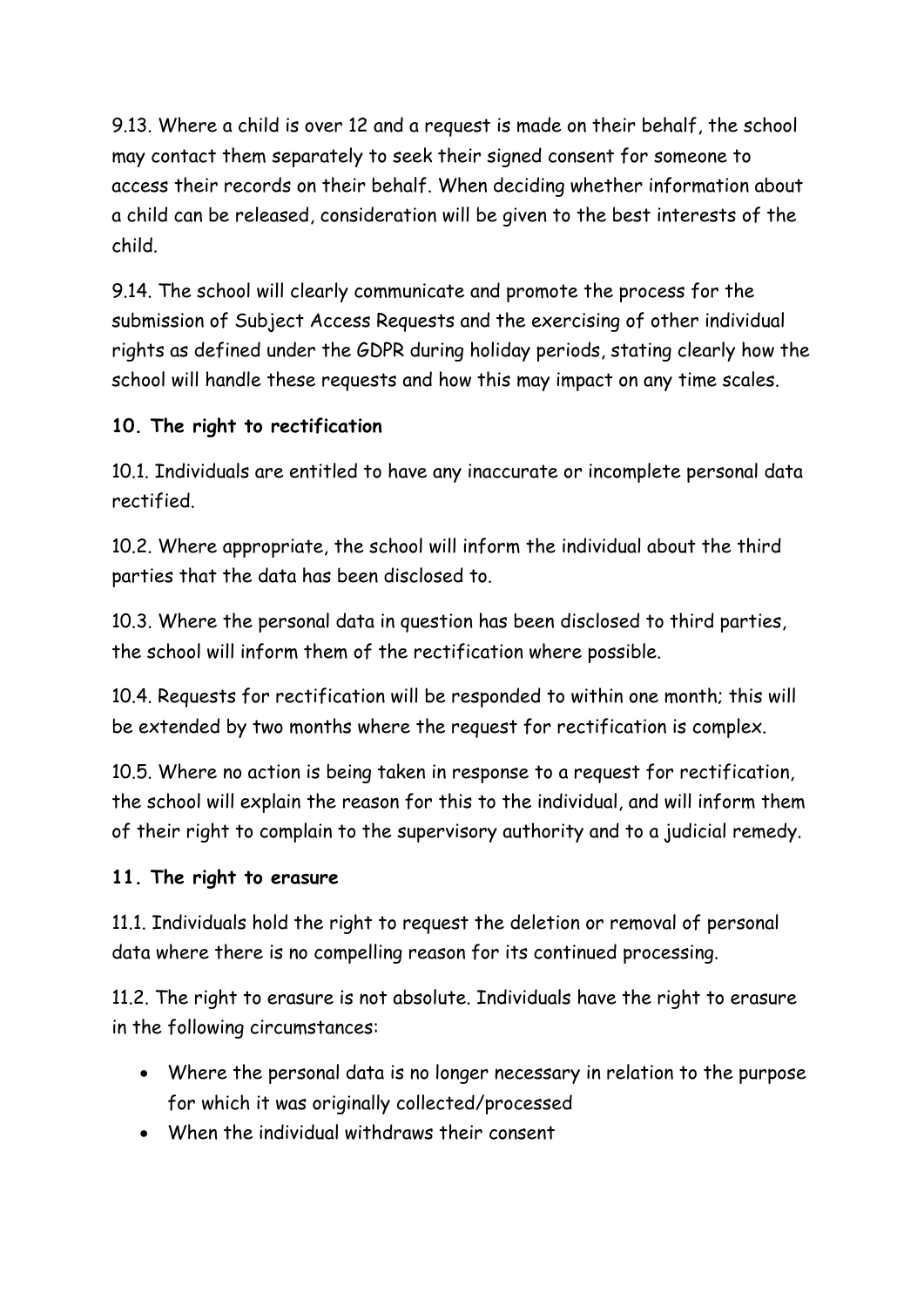- When the individual objects to the processing and there is no overriding legitimate interest for continuing the processing
- The personal data was unlawfully processed
- The personal data is required to be erased in order to comply with a legal obligation

11.3. Eccleston CE Primary School has the right to refuse a request for erasure where the personal data is being processed for the following reasons:

- To exercise the right of freedom of expression and information
- To comply with a legal obligation for the performance of a public interest task or exercise of official authority
- For public health purposes in the public interest
- For archiving purposes in the public interest, scientific research, historical research or statistical purposes
- The exercise or defence of legal claims

11.4. As a child may not fully understand the risks involved in the processing of data when consent is obtained, special attention will be given to existing situations where a child has given consent to processing and they later request erasure of the data, regardless of age at the time of the request.

11.5. Where personal data has been disclosed to third parties, they will be informed about the erasure of the personal data, unless it is impossible or involves disproportionate effort to do so.

11.6. Where personal data has been made public within an online environment, the school will inform other organisations who process the personal data to erase links to and copies of the personal data in question where possible.

## **12. The right to restrict processing**

12.1. Individuals have the right to block or suppress the school's processing of personal data.

12.2. In the event that processing is restricted, the school will store the personal data, but not further process it, guaranteeing that just enough information about the individual has been retained to ensure that the restriction is respected in future.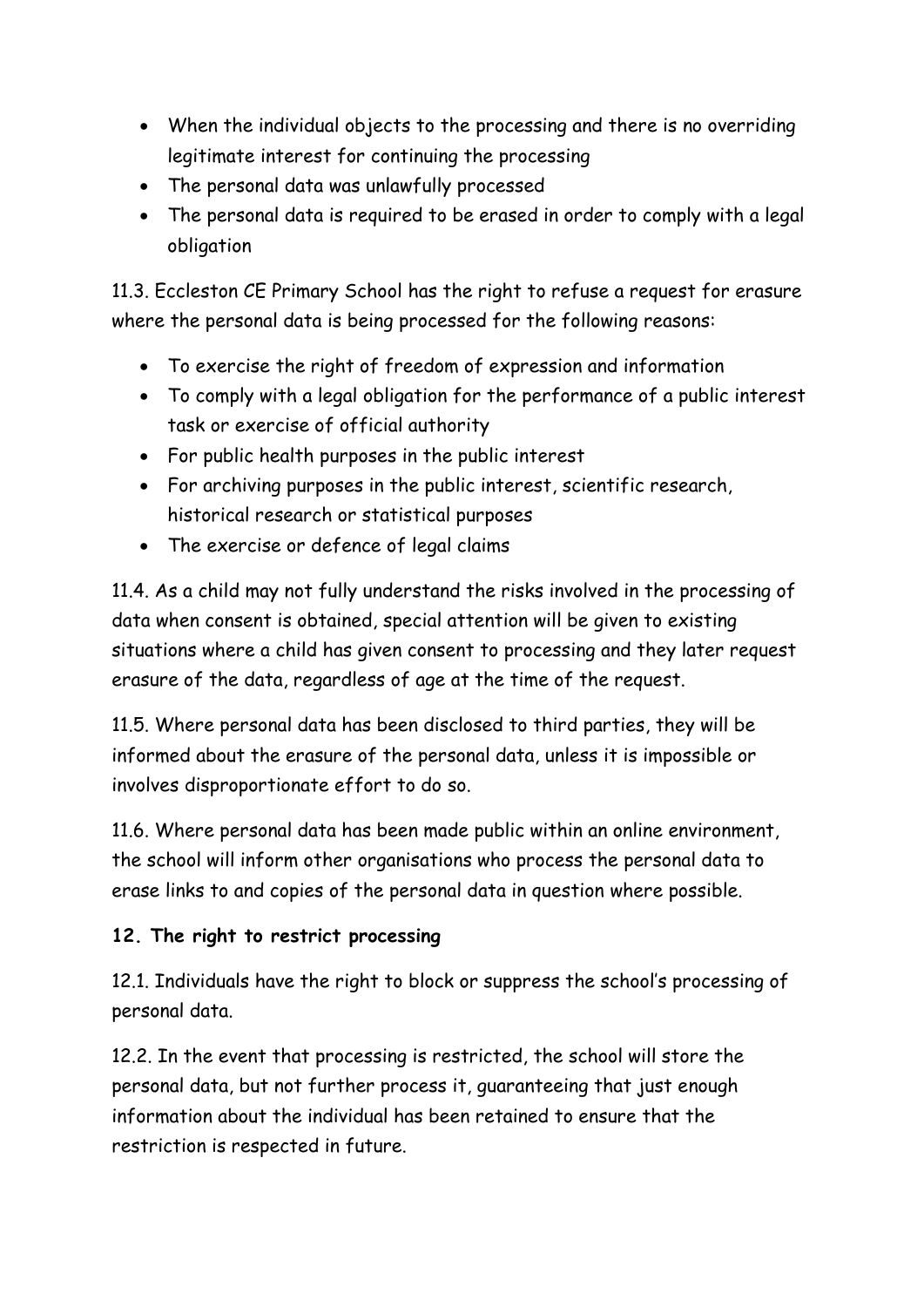12.3. Eccleston CE Primary School will restrict the processing of personal data in the following circumstances:

- Where an individual contests the accuracy of the personal data, processing will be restricted until the school has verified the accuracy of the data
- Where an individual has objected to the processing and the school is considering whether their legitimate grounds override those of the individual
- Where processing is unlawful and the individual opposes erasure and requests restriction instead
- Where the school no longer needs the personal data but the individual requires the data to establish, exercise or defend a legal claim

12.4. If the personal data in question has been disclosed to third parties, the school will inform them about the restriction on the processing of the personal data, unless it is impossible or involves disproportionate effort to do so.

12.5. The school will inform individuals when a restriction on processing has been lifted.

## **13. The right to data portability**

13.1. Individuals have the right to obtain and reuse their personal data for their own purposes across different services.

13.2. Personal data can be easily moved, copied or transferred from one IT environment to another in a safe and secure manner, without hindrance to usability.

13.3. The right to data portability only applies in the following cases:

- To personal data that an individual has provided to a the school
- Where the processing is based on the individual's consent or for the performance of a contract
- When processing is carried out by automated means

13.4. Personal data will be provided in a structured, commonly used and machinereadable form.

13.5. Eccleston CE Primary School will provide the information free of charge.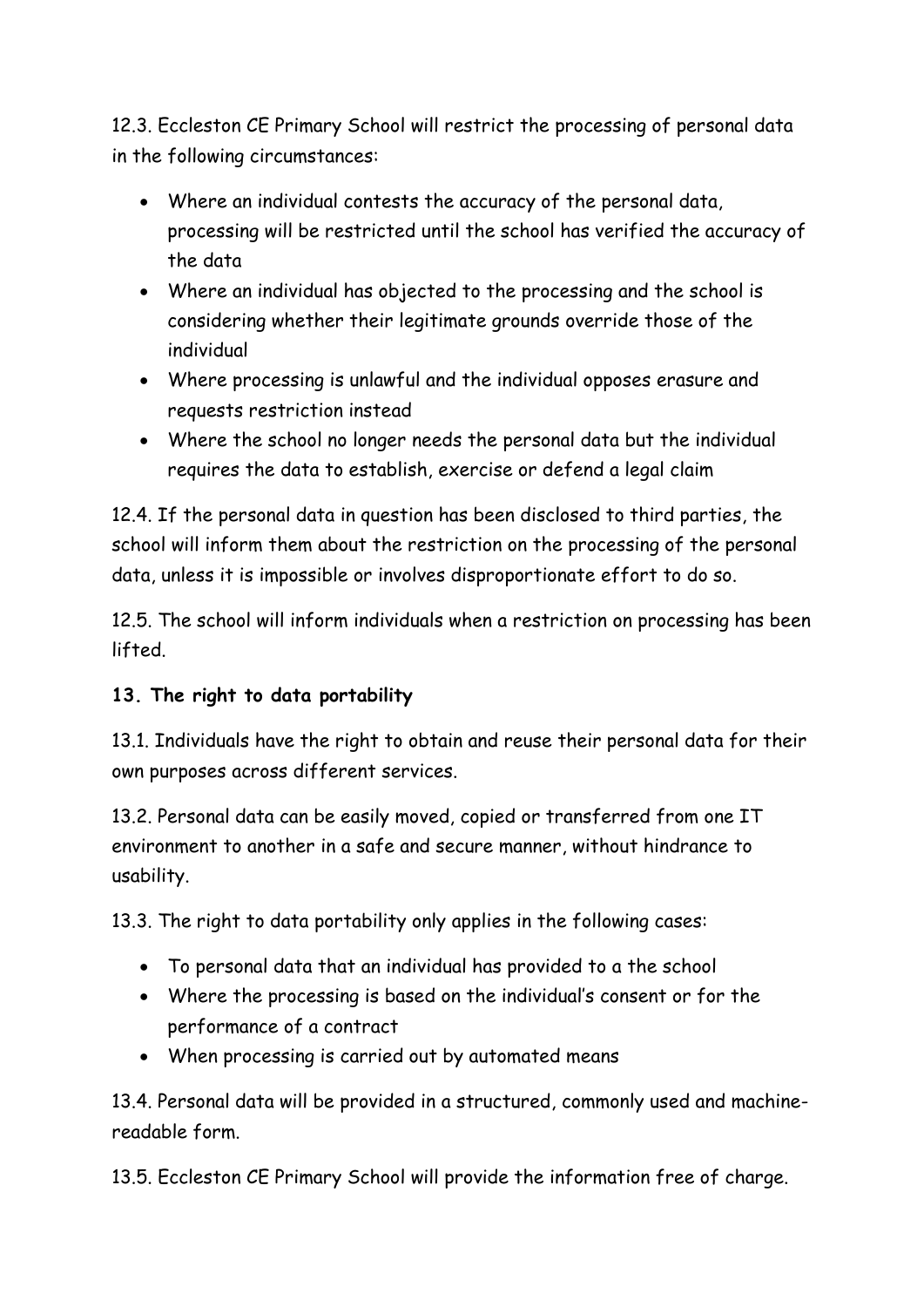13.6. Where feasible, data will be transmitted directly to another organisation at the request of the individual.

13.7. Eccleston CE Primary School is not obligated to adopt or maintain processing systems which are technically compatible with other organisations.

13.8. In the event that the personal data concerns more than one individual, the school will consider whether providing the information would prejudice the rights of any other individual.

13.9. Eccleston CE Primary School will respond to any requests for portability within one month.

13.10. Where the request is complex, or a number of requests have been received, the timeframe can be extended by two months, ensuring that the individual is informed of the extension and the reasoning behind it within one month of the receipt of the request.

13.11. Where no action is being taken in response to a request, the school will, without delay and at the latest within one month, explain to the individual the reason for this and will inform them of their right to complain to the supervisory authority and to a judicial remedy.

## **14. The right to object**

14.1. Eccleston CE Primary School will inform individuals of their right to object at the first point of communication, and this information will be outlined in the privacy notice and explicitly brought to the attention of the data subject, ensuring that it is presented clearly and separately from any other information.

14.2. Individuals have the right to object to the following:

- Processing based on legitimate interests or the performance of a task in the public interest
- Direct marketing undertaken by or on behalf of the school
- Processing for purposes of scientific or historical research and statistics.

14.3. Where personal data is processed for the performance of a legal task or legitimate interests: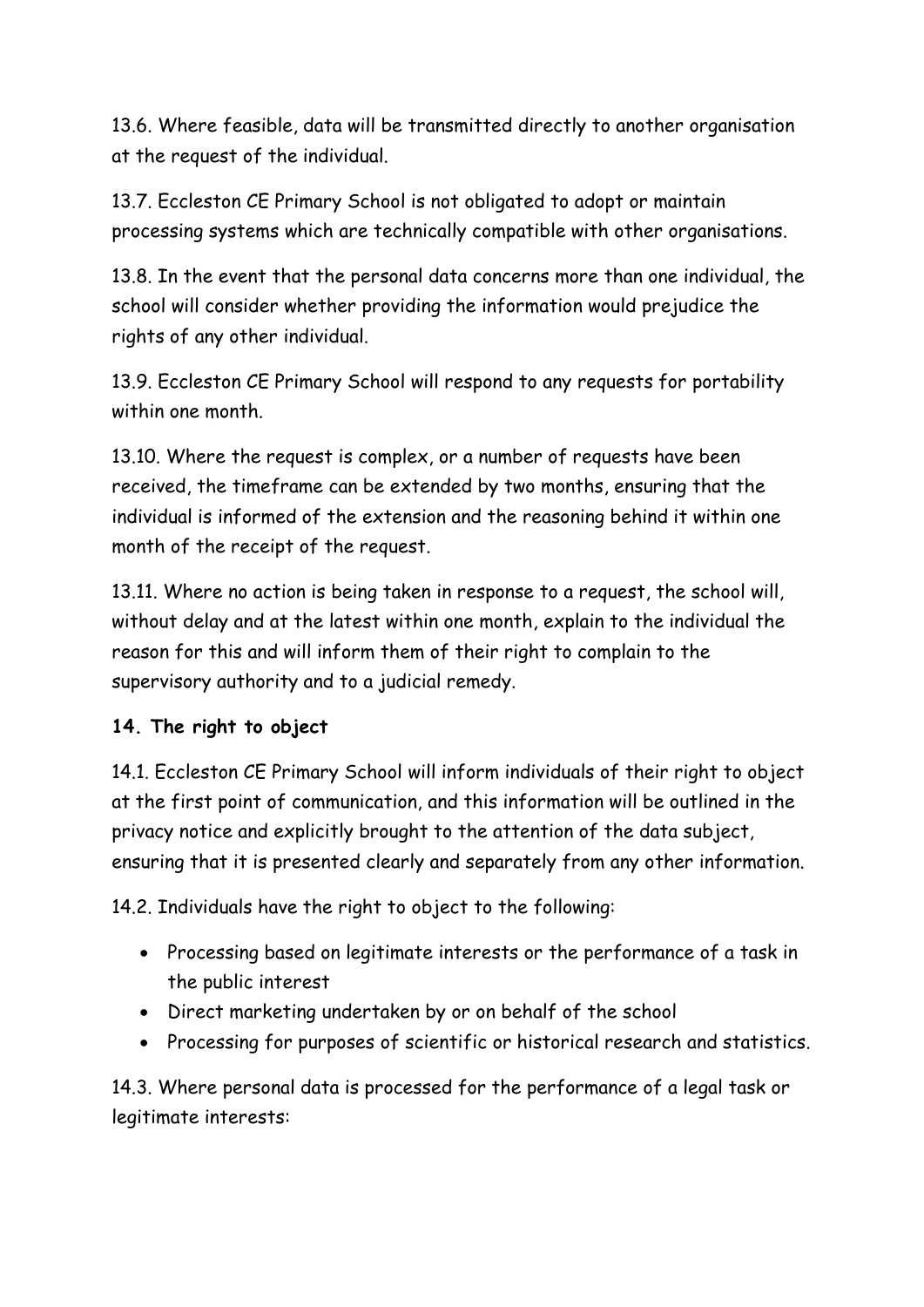- An individual's grounds for objecting must relate to his or her particular situation.
- The school will stop processing the individual's personal data unless the processing is for the establishment, exercise or defence of legal claims, or, where the school can demonstrate compelling legitimate grounds for the processing, which override the interests, rights and freedoms of the individual.
- 14.4. Where personal data is processed for direct marketing purposes:
	- The school will stop processing personal data for direct marketing purposes as soon as an objection is received.
	- The school cannot refuse an individual's objection regarding data that is being processed for direct marketing purposes.

14.5. Where personal data is processed for research purposes:

- The individual must have grounds relating to their particular situation in order to exercise their right to object.
- Where the processing of personal data is necessary for the performance of a public interest task, the school is not required to comply with an objection to the processing of the data.

14.6. Where the processing activity is outlined above, but is carried out online, the school will offer a method for individuals to object online.

## **15. Privacy by design and Data Protection Impact Assessments**

15.1. Eccleston CE Primary School will act in accordance with the GDPR by adopting a privacy by design approach and implementing technical and organisational measures which demonstrate how the school has considered and integrated data protection into processing activities.

15.2. Data Protection Impact Assessments (DPIAs) will be used to identify the most effective method of complying with the school's data protection obligations and meeting individuals' expectations of privacy.

15.3. DPIAs will allow the school to identify and resolve problems at an early stage, thus reducing associated costs and preventing damage from being caused to the school's reputation which might otherwise occur.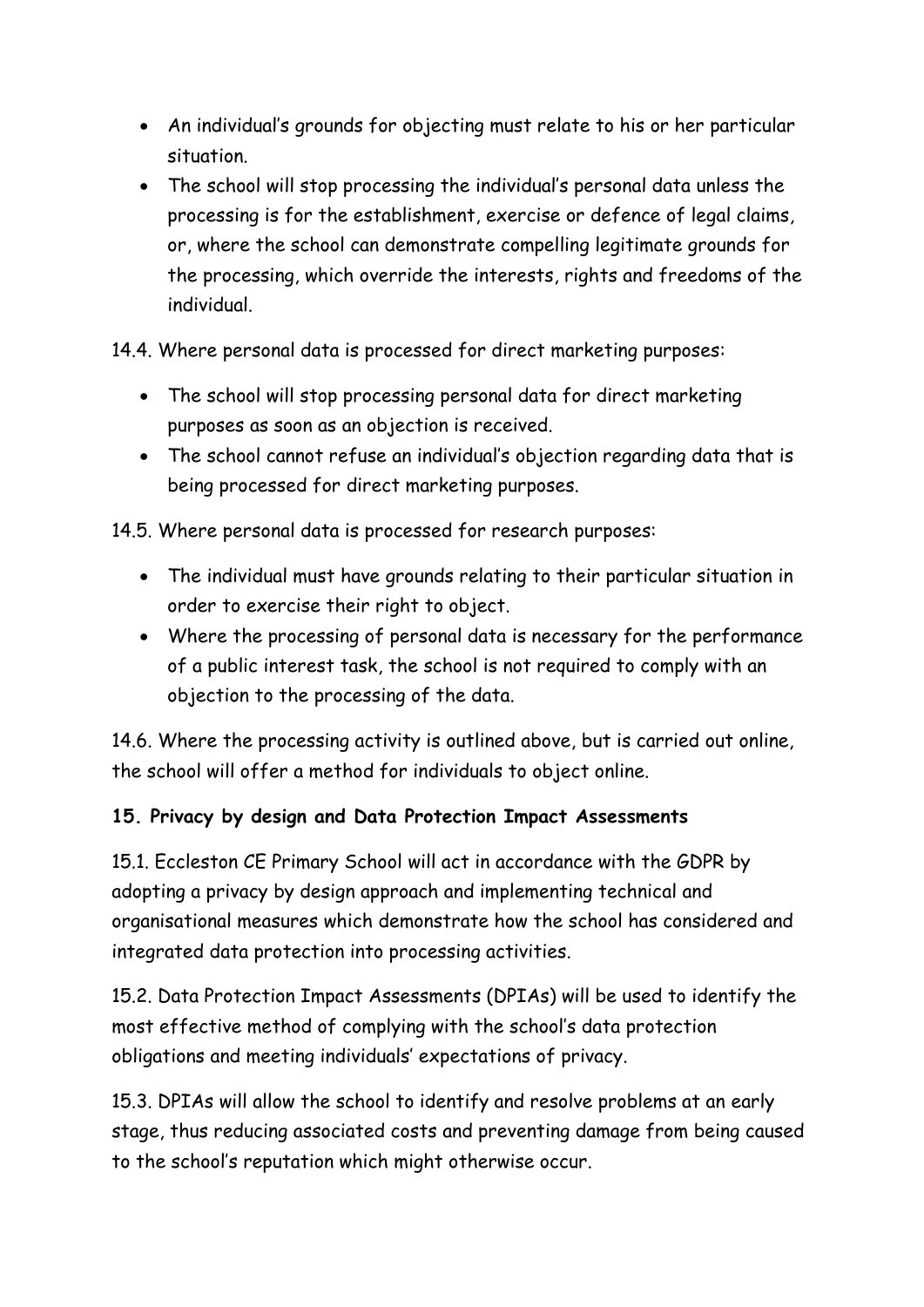15.4. A DPIA will be used when using new technologies or when the processing is likely to result in a high risk to the rights and freedoms of individuals.

15.5. A DPIA may be used for more than one project, where necessary and where the aims and conditions of the project are the same.

15.6. Eccleston CE Primary School will ensure that all DPIAs include the following information:

- A description of the processing operations and the purposes
- An assessment of the necessity and proportionality of the processing in relation to the purpose
- An outline of the risks to individuals
- The measures implemented in order to address risk

15.7. Where a DPIA indicates high risk data processing, the school will consult the ICO to seek its opinion as to whether the processing operation complies with the GDPR.

## **16. Data Processors**

16.1 Eccleston CE Primary School will ensure that whenever it employs or utilises a data processor a written contract will be in place.

16.2. Any contract will include, as a minimum, specific terms under which processing is allowed and will document:

- only act on the written instructions of the controller;
- ensure that people processing the data are subject to a duty of confidence;
- take appropriate measures to ensure the security of processing;
- only engage sub-processors with the prior consent of the controller and under a written contract;
- assist the controller in providing subject access and allowing data subjects to exercise their rights under the GDPR;
- assist the controller in meeting its GDPR obligations in relation to the security of processing, the notification of personal data breaches and data protection impact assessments;
- delete or return all personal data to the controller as requested at the end of the contract; and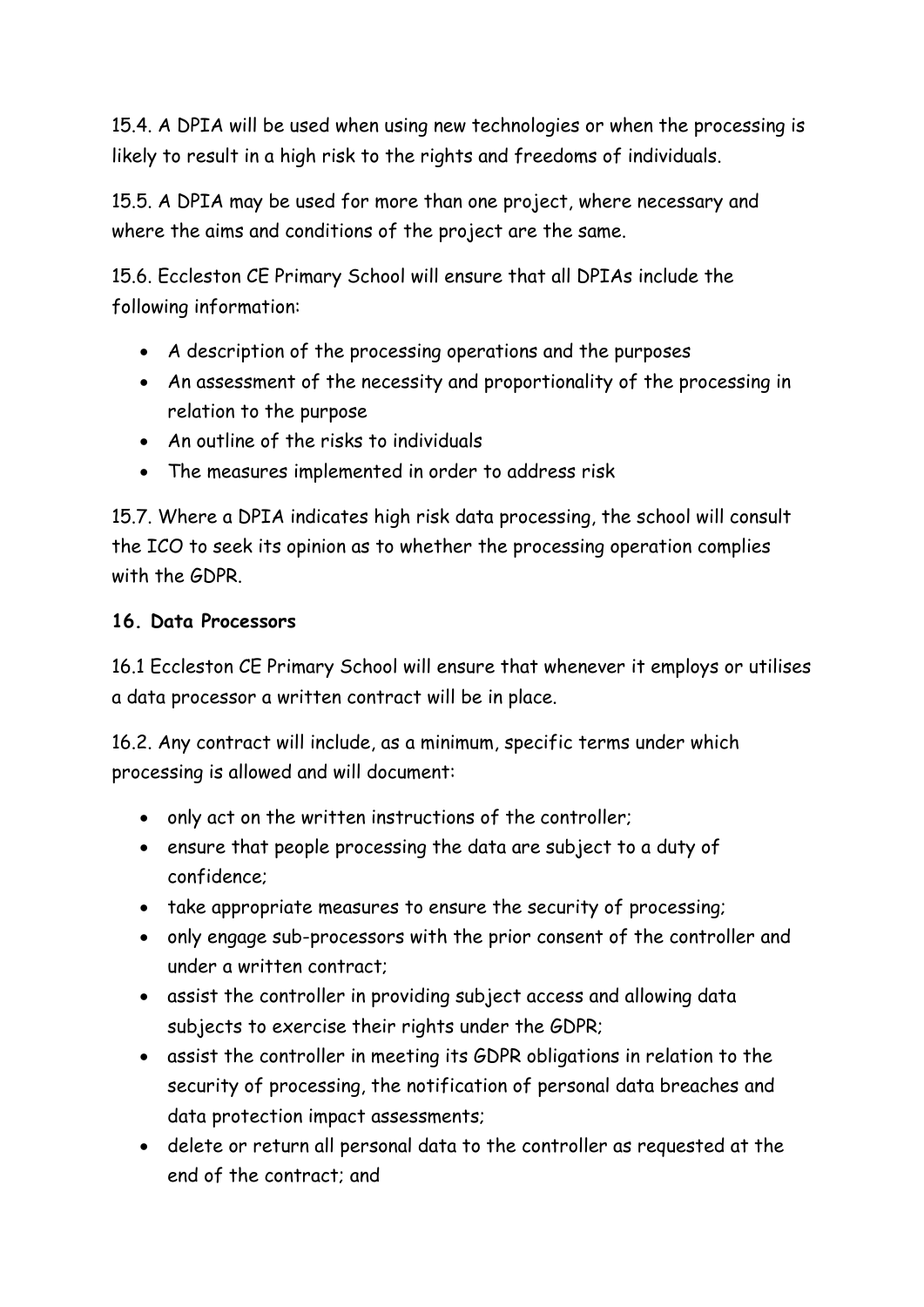submit to audits and inspections, provide the controller with whatever information it needs to ensure that they are both meeting their Article 28 obligations, and tell the controller immediately if it is asked to do something infringing the GDPR or other data protection law of the EU or a member state.

16.3. Where appropriate, and if and when supplied by the Information Commissioner's Office, standard clauses may be supplemented.

16.4. Any contract will clearly identify the responsibilities and liabilities of data processors in relation to:

- not to use a sub-processor without the prior written authorisation of the data controller;
- to co-operate with supervisory authorities (such as the ICO);
- to ensure the security of its processing;
- to keep records of processing activities;
- to notify any personal data breaches to the data controller;
- to employ a data protection officer; and
- to appoint (in writing) a representative within the European Union if needed.

16.5. Where a processor fails in these obligations or acts outside of the direct instructions of the school, appropriate action will be taken.

#### **17. Data breaches**

17.1. The term 'personal data breach' refers to a breach of security which has led to the destruction, loss, alteration, unauthorised disclosure of, or access to, personal data.

17.2. Eccleston CE Primary School will ensure that all staff members are made aware of, and understand, what constitutes a data breach as part of their continuous development training.

17.3. Where a breach is likely to result in a risk to the rights and freedoms of individuals, the relevant supervisory authority will be informed.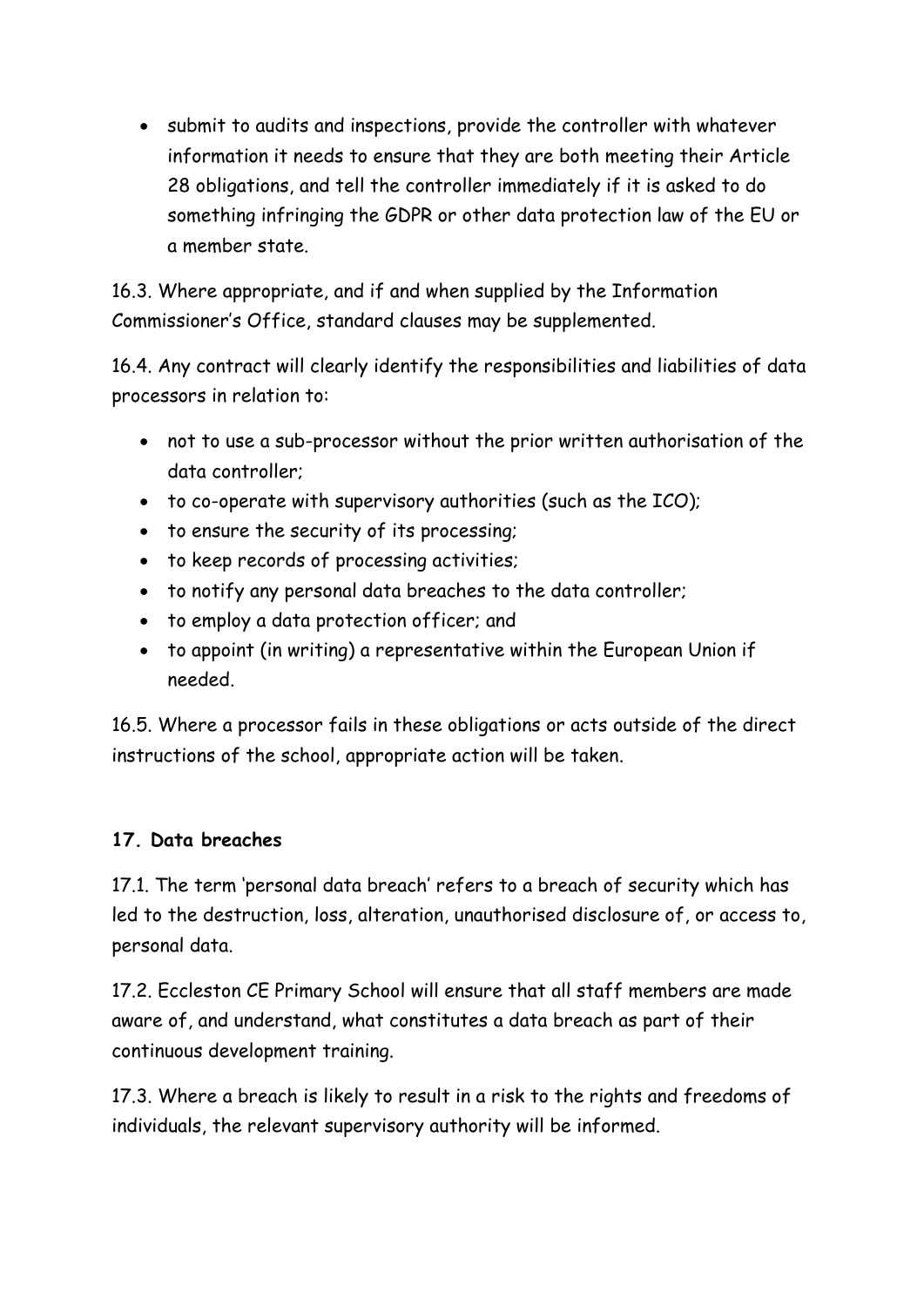17.4. All notifiable breaches will be reported to the relevant supervisory authority within 72 hours of the school becoming aware of it by the school's Data Protection Officer.

17.5. The risk of the breach having a detrimental effect on the individual, and the need to notify the relevant supervisory authority, will be assessed on a case-by-case basis.

17.6. In the event that a breach is likely to result in a high risk to the rights and freedoms of an individual, the school will notify those concerned directly.

17.7. A 'high risk' breach means that the threshold for notifying the individual is higher than that for notifying the relevant supervisory authority.

17.8. In the event that a breach is sufficiently serious, the public will be notified without undue delay.

17.9. Effective and robust breach detection, investigation and internal reporting procedures are in place at the school, which facilitate decision-making in relation to whether the relevant supervisory authority or the public need to be notified.

17.10. Within a breach notification, the following information will be outlined:

- The nature of the personal data breach, including the categories and approximate number of individuals and records concerned
- The name and contact details of the DPO
- An explanation of the likely consequences of the personal data breach
- A description of the proposed measures to be taken to deal with the personal data breach
- Where appropriate, a description of the measures taken to mitigate any possible adverse effects

17.11. Failure to report a breach when required to do so will be a breach of school policy and an additional breach of the GDPR.

## **18. Data security**

18.1. Confidential paper records will be kept in a locked filing cabinet, drawer or safe, with restricted access.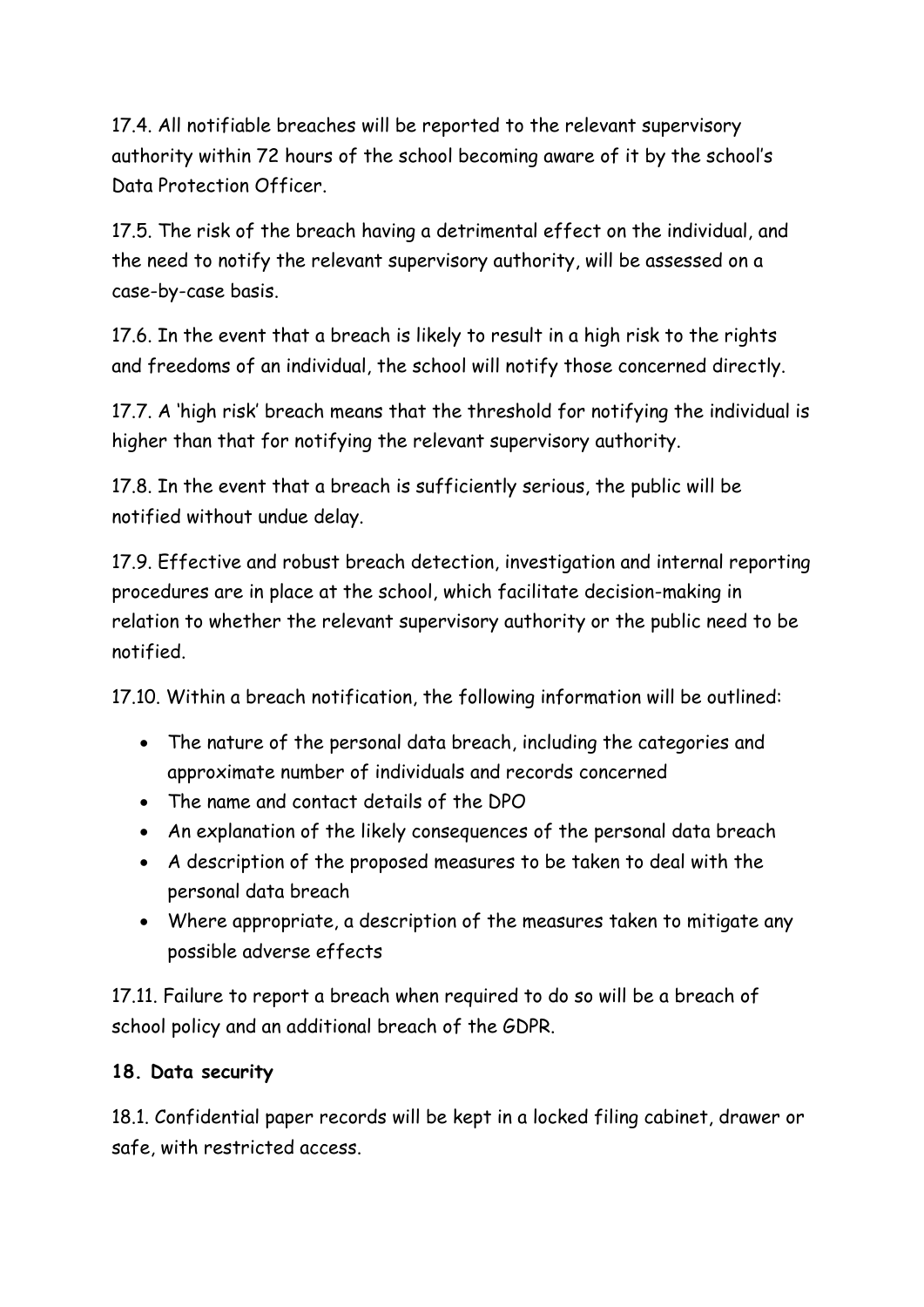18.2. Confidential paper records will not be left unattended or in clear view anywhere with general access.

18.3. Digital data is coded, encrypted or password-protected, both on a local hard drive and on a network drive that is regularly backed up off-site.

18.4. Where data is saved on removable storage or a portable device, the device will be kept in a locked filing cabinet, drawer or safe when not in use whenever possible.

18.5. Memory sticks will not be used to hold personal information unless they are password-protected and fully encrypted.

18.6. All electronic devices are password-protected to protect the information on the device in case of theft.

18.7. Where possible, the school enables electronic devices to allow the remote blocking or deletion of data in case of theft.

18.8. All necessary members of staff are provided with their own secure login and password.

18.9. Emails containing sensitive or confidential information are passwordprotected if there are unsecure servers between the sender and the recipient.

18.10. Circular emails to parents are sent blind carbon copy (bcc), so email addresses are not disclosed to other recipients.

18.11. When sending confidential information by fax, staff will always check that the recipient is correct before sending.

18.12. Where personal information that could be considered private or confidential is taken off the premises, either in electronic or paper format, staff will take extra care to follow the same procedures for security, e.g. keeping devices under lock and key. The person taking the information from the school premises accepts full responsibility for the security of the data.

18.13. Before sharing data, all staff members will ensure:

- They are allowed to share it.
- That adequate security is in place to protect it.
- Who will receive the data has been outlined in a privacy notice.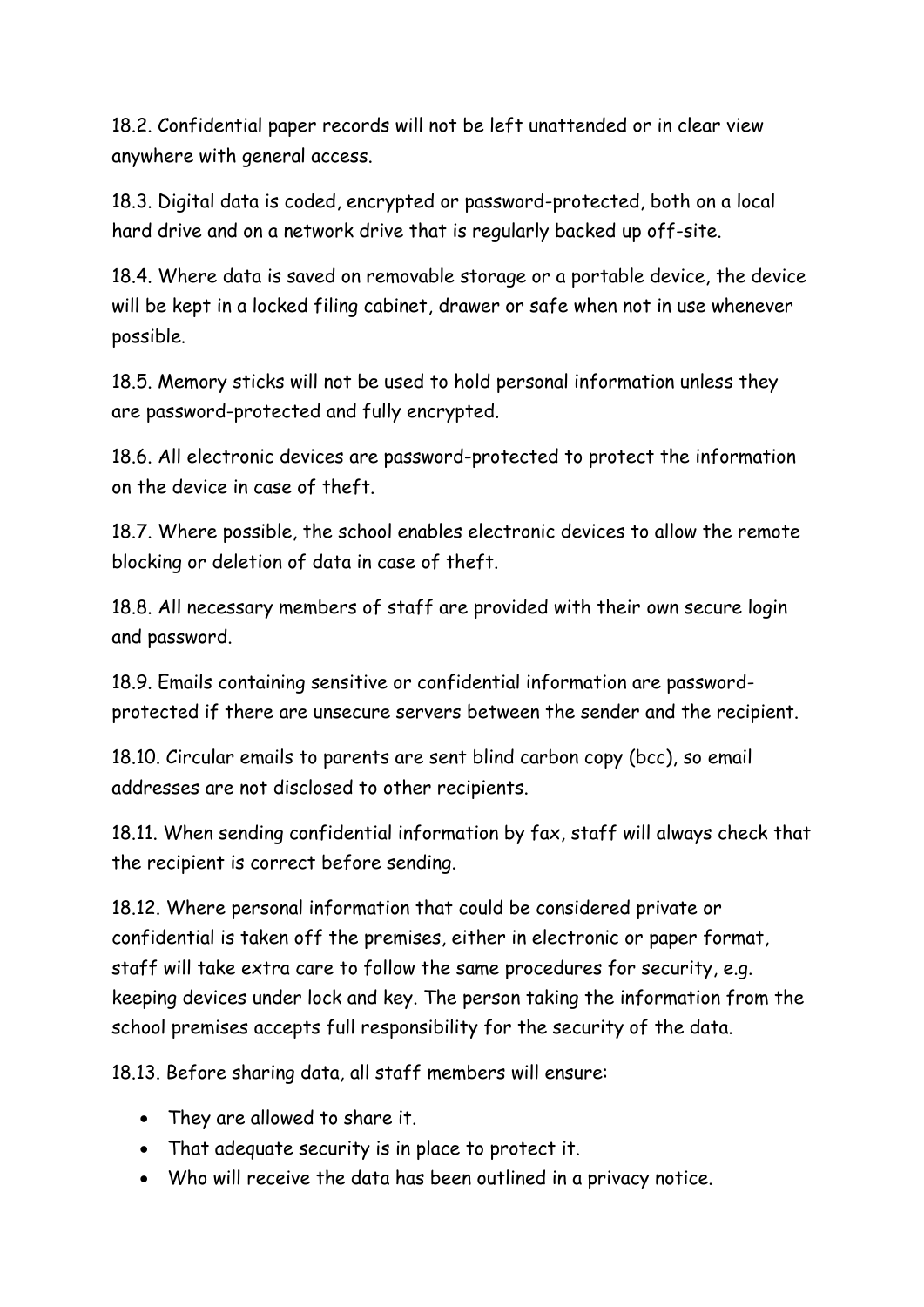18.14. Under no circumstances are visitors allowed access to confidential or personal information. Visitors to areas of the school containing sensitive information are supervised at all times.

18.15. The physical security of the school's buildings and storage systems, and access to them, is reviewed regularly. If an increased risk in vandalism/burglary/theft is identified, extra measures to secure data storage will be put in place.

18.67. Any unauthorised disclosure or personal or sensitive information may result in disciplinary action.

## **19. Publication of information**

19.1. Eccleston CE Primary School will not publish any personal information, including photos, on its website, in social media or in any promotional or marketing publication without the permission of the affected individual.

19.4. When uploading information to the school website, staff are considerate of any metadata or deletions which could be accessed in documents and images on the site.

#### **20. CCTV**

20.1. Eccleston CE Primary School operates CCTV on the premises and is mindful of the GDPR implications of this.

#### **21. Data retention**

21.1. Data will not be kept for longer than is necessary in line with the schools Record Management Policy.

21.2. Unrequired data will be deleted as soon as practicable.

21.3. Some educational records relating to former pupils or employees of the school may be kept for an extended period for legal reasons, but also to enable the provision of references or academic transcripts.

21.4. Paper documents will be shredded or pulped, and electronic memories scrubbed clean or destroyed, once the data should no longer be retained.